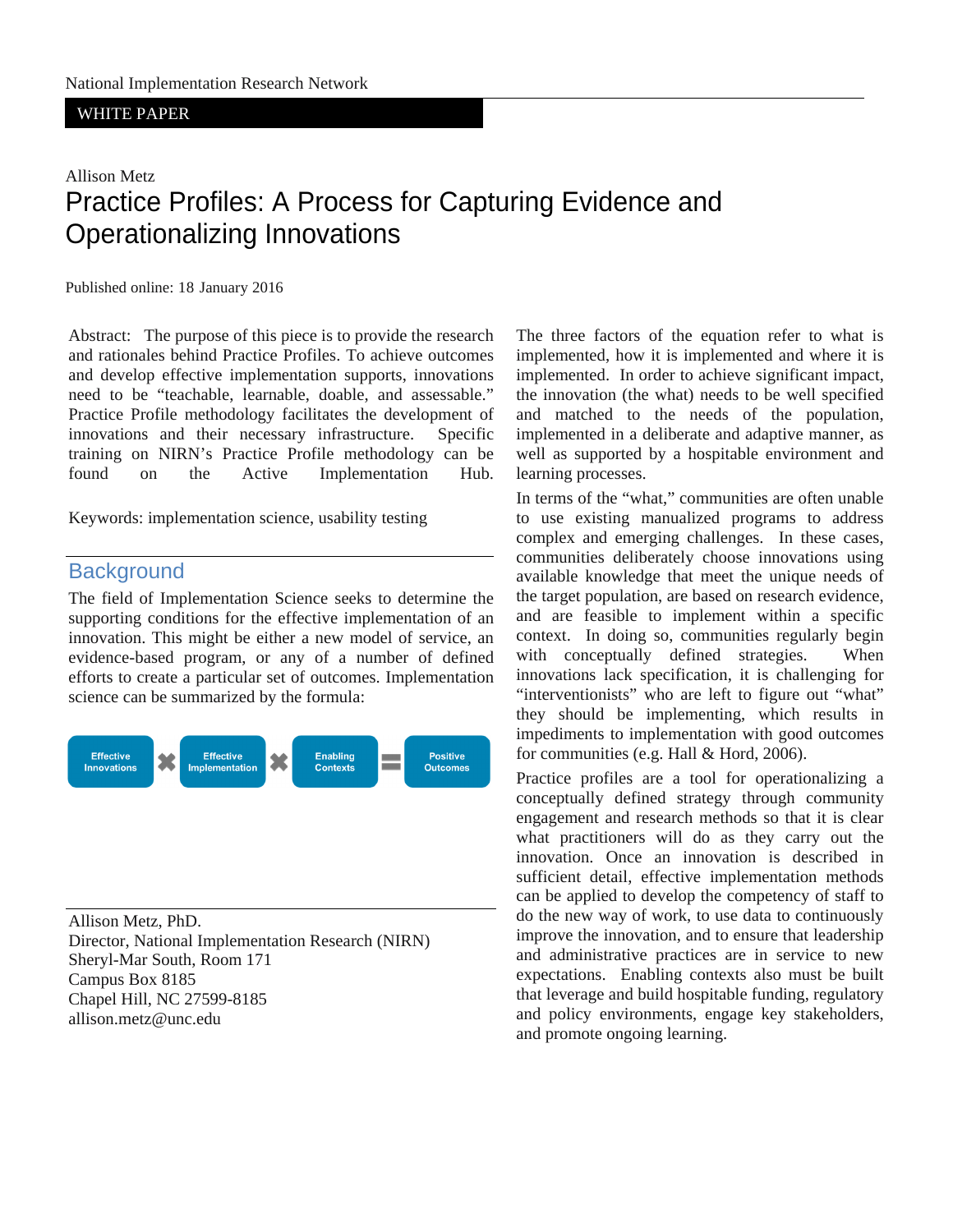For the innovation to be useful in practice, the following criteria are necessary (Metz, Bartley, Blase, Fixsen, 2011; Fixsen, Blase, Metz and Van Dyke, 2013):

 *The philosophy, values, and principles that underlie the innovation.*

These guide the practitioner's decisions and ensure consistency, integrity, and sustainable effort across all practitioners.

- *Clear description of the essential functions.* These define the role of practitioners and inform activities within each phase of work. Essential functions provide a clear description of the features that must be present to say that the innovation is being used and to achieve outcomes ("essential functions" are sometimes called core components, active ingredients, or practice elements).
- *Operational definitions of the essential functions*. These describe the core activities associated with each essential function and allow the innovation to be "teachable, learnable, doable, and assessable" across a range of contexts. Operational definitions promote functional consistency across practitioners at the service delivery level.
- *Practical assessments of performance.* This assesses whether the innovation is implemented as intended. Fidelity assessments are used to improve practitioner competency and implementation supports such as training and coaching.

# Practice Profile Methodology

The development of practice profiles requires a specific methodology. The methodology ensures the inclusion of research or best practices, the alignment of competencies with the innovation's theory of change, and the recognition of "what works" through the experience of communities, practitioners and key stakeholders. Implementation teams conduct the following interrelated (sometimes overlapping) steps in an iterative process to identify the principles, essential functions, and activities of practitioners: 1) semistructured interviews; 2) systematic scoping review; 3) document review; 4) vetting and consensus process; 5) usability testing. These steps are described in greater in the following section.



#### Semi-Structured Interviews

Individual interviews are conducted with a sample of practitioners and community members engaged in services. The goal is to identify the innovation's principles that guide successful work with children, youth, adults, and families, as well as the specific activities practitioners are engaged with to bring these principles to life. *Practitioners* and *community members* are asked to provide examples from the field to illustrate the use of guiding principles and core activities related to the innovation. *Practitioners* also are asked to consider successes and challenges in implementing the innovation. *Community members* are asked to consider the benefits and challenges of innovations in supporting their desired outcomes. *Other key stakeholders* are also interviewed as needed. Findings from the interviews are coded for themes to inform the development of a draft description of the practice profile.

### Document Review

Existing documentation of the innovation is also reviewed. This can include program theory, logic model, program description, communication plans, and other tools and resources (e.g., CQI and monitoring tools, quarterly reports, and site visit reports). The document review has two purposes: 1) to select documents based on whether they contain information needed to develop the interview protocol and scoping review questions and search terms; and 2) to describe in greater detail information related to principles and essential functions to inform the practice profile development.

### Systematic Scoping Review

Scoping reviews (Levac, Colquhoun, & O'Brien, 2010) allow for a rapid and systematic review of published work in a broad thematic area. The goal of the scoping review is to access and review published research that focuses on identifying competencies related to the innovation. The scoping review includes six stages (Arksey & O'Malley, 2005): 1) identifying the research question for the scoping review to address; 2) identifying relevant studies and reports; 3) selecting studies and reports using *post hoc* inclusion and exclusion criteria based on increasing familiarity with the literature; 4) extracting data to capture process oriented information; 5) summarizing and reporting results; and 6) consulting with community members and key stakeholders to request additional insights beyond the published frameworks. Studies and articles are identified through literature searches and a snowballing technique involving key sources such as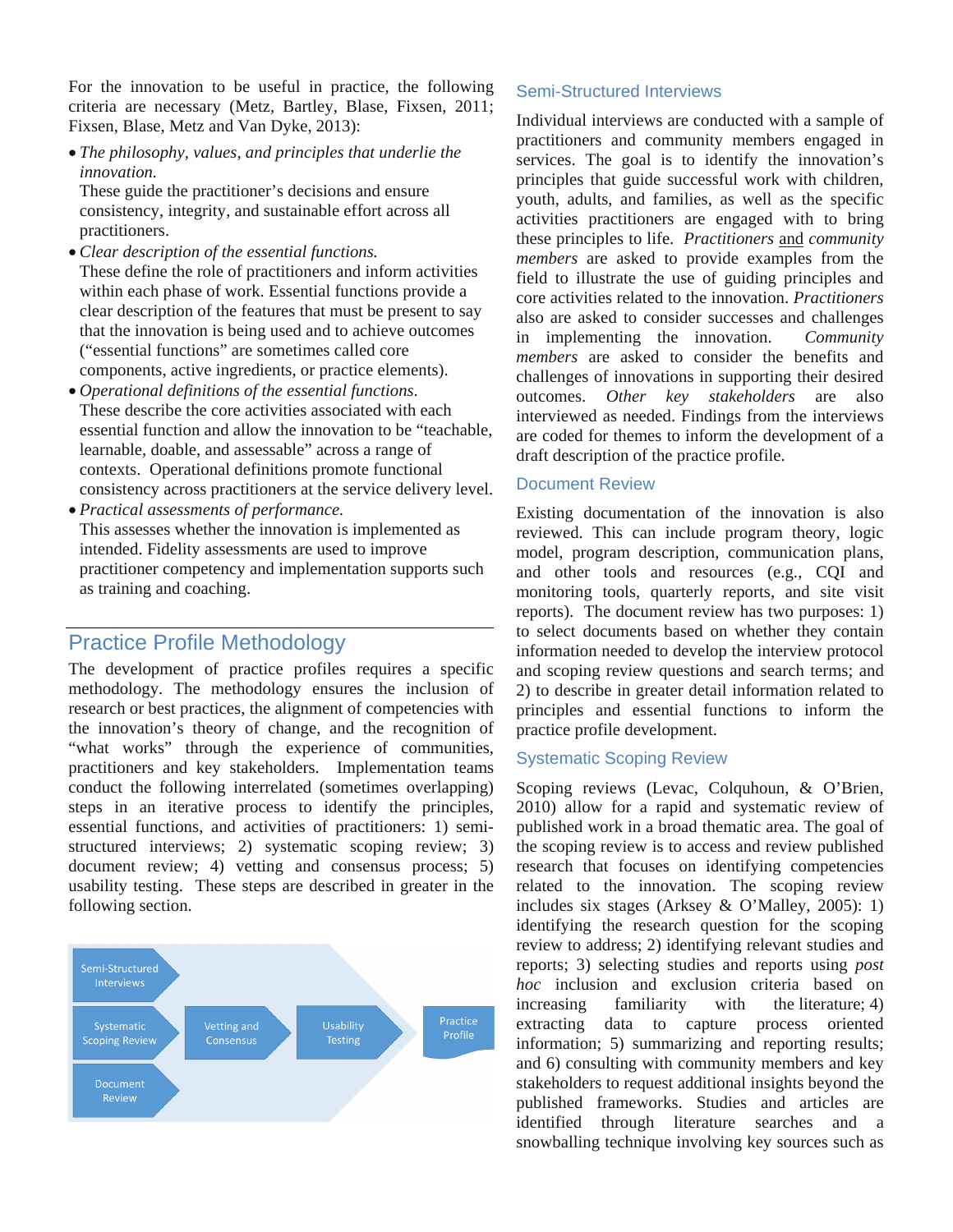developers or implementers of the innovation. Themes are summarized and integrated with findings from the qualitative interviews to inform the practice profile development.

#### Vetting and Consensus Building

Community members, practitioners, leadership, and other key stakeholders (researchers, program consultants) vet the initial draft of the practice profile. Facilitation and guiding questions are provided for the vetting and consensus building process. This process happens in two phases and typically takes place over the course of several meetings. The first phase of vetting and consensus building provides an opportunity for stakeholder reflection. Each stakeholder is asked to respond to the following questions: 1) What are your thoughts after reading through the profile? 2) What do you see as the strengths in the profile? 3) What do you notice as areas to be improved or more fully realized? 4) Did you notice anything missing? In the second phase of vetting and consensus building, stakeholders are asked to provide feedback on each essential function. Questions include: 1) Is this an essential function for practitioners? 2) If no, should it be included within another essential function or removed? 3) If yes, are the core activities measurable and observable? 4) What changes or additions are recommended? 5) What additional literature should be reviewed? 6) Are more perspectives needed? Once consensus is developed, the practice profile is tested with real world cases.

#### Testing and Evolving the Profile

Usability testing uses rapid cycle (Plan, Do, Study, Act) detection of strengths and gaps related to the evolving innovation with a small samples of cases. By "testing" the innovation as it is expected to be implemented with only a few examples (e.g., three to five practitioners initiating new services) across agencies/counties/regions, improvements can be made quickly from one cycle to the next. Data are synthesized across practitioners to provide feedback on the overall usability of the practice profile. When used purposefully, 4 or 5 usability testing cycles with 4 or 5 practitioners involved in each cycle can produce information needed to refine the practice and get started on purposeful continuous quality improvement strategies as the innovation is scaled within the practice setting. When consistent challenges occur, implementation supports or the profile itself may be adjusted or contextualized to represent "real world" implementation. Reflection, problem solving, and small cyclical tests of change are the hallmark of this phase of practice profile development.

Practice profile methodology is aligned with continuous quality improvement — optimizing the use of evidence in a range of contexts and enabling ongoing learning among practitioners, researchers, policy makers and funders, and community members to improve the sustainability of evidence in practice settings. Operational learning (Chambers, Glasgow, & Stange, 2013) is a core value of the practice profile methodology. As described by Damschroder and colleagues the successful implementation of innovations includes "dedicated time for reflecting or debriefing before, during, and after implementation as one way to promote shared learning and improvements along the way" (Damschroder et al., 2009, pg. 11). Emphasizing continuous quality improvement has implications for researchers, practitioners and policy makers. For researchers, development and refinement of interventions are not completed during clinical trials, but rather optimized through ongoing use in practice settings. Policy makers will need to assess opportunities to incentivize ongoing, data-driven improvement strategies. Practitioners will need to employ feedback loops among community members, researchers and policy makers to continually assess and improve practice (Chambers, et. al., 2013).

Practice profile methodology demonstrates a commitment to adapting models and practices to achieve more desirable outcomes (see Kainz and Metz, 2016). While there is increasing emphasis on the importance of translating, adapting, and optimizing evidence-based practices and programs in local contexts, there is less information on how to assess "fit" and determine optimal adaptations to evidence-based models without compromising outcomes. Conceptual models for guiding adaptation (Aarons, 2012) shed some light on how to tailor systems, organizations, and programs to meet the needs of local communities and target populations. The practice profile methodology provides a concrete strategy for factoring in the dynamic interplay between characteristics of the service system, service delivery organization, and communities. This is done by including key stakeholders in the co-creation of the innovation, as well as during its ongoing implementation and improvement.